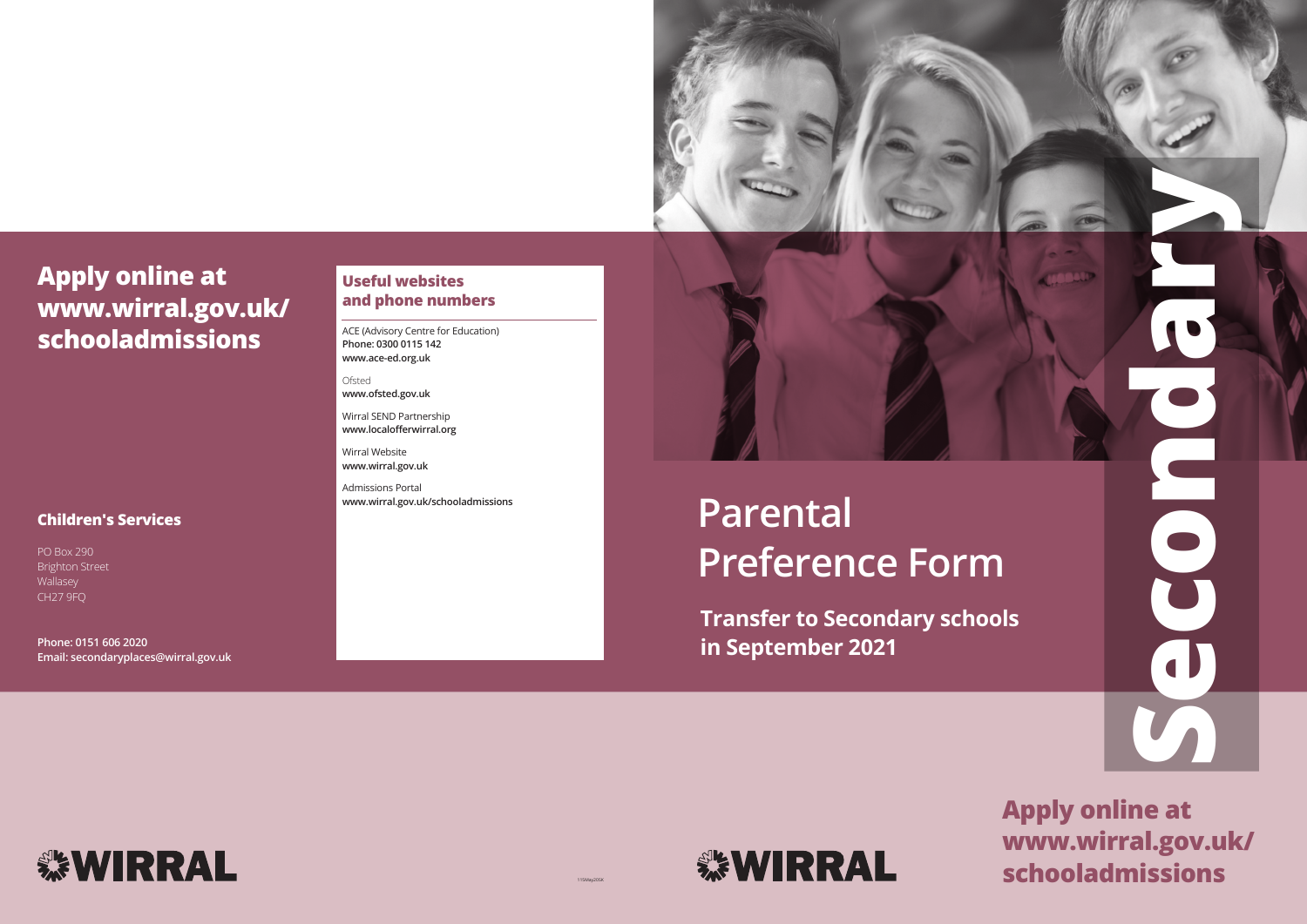### **Making an application**

Wirral's online admission system can be accessed from **www.wirral.gov.uk/ schooladmissions**. Applying online is quick and simple to do. You will receive an automatic email so that you know your application has been received by us. On 1 March 2021, online applicants will receive an email with their child's allocated school place. The deadline for online applications to be submitted is **31 October 2020**.

You can put **up to five schools** in the order of your preference. We would always recommend putting more than one school in your preferences in case you are not allocated your first choice. If you have particular reasons for your preference you should include them in the application.

If you want to give a preference for a school outside Wirral, you need to include this as one of your preferences. We will tell other local authorities about parents' preferences for schools in their area.

 If you cannot apply online, you can complete the paper preference form provided, giving up to five schools in order of preference. You should return the form to your child's primary school (if this is a Wirral school) or by post to Wirral Local Authority if your child attends a school outside Wirral. The deadline for paper applications to be returned is **31 October 2020**. Your child's school place allocation will be posted to your home address on 1 March 2021.

If you do not apply online or return a paper preference form, we will assume that you do not have a particular preference. We will give your child a place at the nearest school which has places after we have allocated places to those parents who have made preferences.

Naming just one school on your application does not increase the chance of your child securing a place at that school, neither does naming the same school more than once.

We may have to share the information you have provided on your parental preference form with other departments of the Council or government agencies in order to verify the authenticity of pupils' addresses or income status etc.

It is important that any information you wish us to consider must be included in your application. We may not be able to take into account information which is given after we have made decisions about school places. You can be assured that any information provided is treated as confidential.

## **Important information about preferences**

Most school places are allocated on the basis of the home address of each child. This must be the child's permanent home address, where he or she lives with a person of parental responsibility as the main carer (as defined by the Children Act 1989). You must not give the address of a business, relative, childminder, friend, a temporary address or an address to which you hope to move.

The home address must not be where parents have taken out a short term let on a property solely to use its address on the application form without any intention of taking up permanent residence there. We will require evidence that the previous property has been sold.

We can only process one application for each child; therefore it is important that both parties in shared custody arrangements are in agreement over the preferred school(s) named. Where a child spends equal time with both parents, the child's main residence should be submitted as their home address. Failure to provide a definitive application could jeopardise your child's priority for a school place.

We regularly check addresses and any deliberate misrepresentation will result in a place being withdrawn by the Authority. The LA acts on behalf of all Wirral admission authorities and reserves the right to request independent confirmation of the child's place of residence, as felt appropriate.

Wirral Council processes personal data in accordance with the Data Protection Act. The information you provide on your preference form will be used by Wirral Local Authority and the governing bodies of secondary schools as Admission Authorities. They will apply the information to their admissions policies in order to allocate school places. Where there is a need to co-ordinate admission arrangements with neighbouring local authorities, pupil data may also be shared to ensure the efficient allocation of school places. Information about your child may also be shared with Members of Parliament or Councillors if you ask them to act on your behalf.

### **Selective assessments**

Selective assessments are expected to take place during the Autumn term. If you have requested that your child be assessed for entry to grammar school, you MUST apply by 31st October 2020 naming grammar schools AND non-selective schools as preferences - use all 5 preferences.

If your child does not reach the standard, then the grammar preference(s) will be withdrawn and the non-selective schools named will automatically become your highest preferences. After 1 March 2021 you can appeal for a grammar school place.

### **Preferences for schools**

Most children will be allocated a place at a school which their parents have named as a preference. However, if schools are oversubscribed, that is there are more preferences than places available, we will not be able to meet every parent's preference.

Once we have received all the applications, we will produce a list of applicants for each Wirral school. Your application for each school named as a preference will be ranked according to the admissions criteria of the relevant Admission Authority.

**We are the Admission Authority for:** Mosslands School

## **The following schools are their own admission authority:**

Birkenhead High School Academy Calday Grange Grammar School Co-op Academy Bebington Hilbre High School Pensby High School Prenton High School for Girls Ridgeway High School South Wirral High School St Anselm's College St John Plessington Catholic College St Mary's Catholic College The Birkenhead Park School The Oldershaw Academy Upton Hall School (FCJ) Weatherhead High School West Kirby Grammar School Wirral Grammar School for Boys Wirral Grammar School for Girls Woodchurch High School

We will co-ordinate with the other admissions authorities by sending them details of your application. The governors will decide the order in which children should be offered places in accordance with their admissions criteria. They are not allowed to know the order of preference you have put their school and cannot use this when applying their criteria.

Full details of the school admissions policies are available online in a supplementary booklet or can be obtained from the individual schools and you are advised to read them carefully before completing this form.

If your child is eligible for a place in more than one school we will offer a place at the school which you listed as the highest preference. If we cannot offer a place at any of the schools you have named as a preference, we will give your child a place at the nearest appropriate school with a place available.

## **Preferences for schools in other education authorities**

If you are a Wirral resident you must complete our preference form. If you are resident in another Authority in England but wish to indicate a preference for a Wirral school or schools, you must complete their preference form.

## **No change of preferences will be accepted unless there are exceptional circumstances.**

## **Allocation of secondary school places**

On 1 March 2021, if you have applied online you will receive an email informing you of the school allocated for your child. If you have applied on a paper form, on 1 March 2021 we will send out by post a letter informing you of the school allocated for your child.

If you are unhappy with the school allocated you will be able to appeal against the decision. Further details about the appeal procedures are outlined in both the allocation letter/email and the Information Booklet.

Before completing this form you should read the Information Booklet, **Secondary Education on Wirral,** which describes the procedures we follow when pupils transfer from primary to secondary school in Wirral. You should read this very carefully before completing the preference form. All parents whose child is due to transfer from primary to secondary school in September 2021 that is, those children born between 1 September 2009 and 31 August 2010, must apply by **31 October 2020**. The Information Booklet and school admission policies are available online at **www.wirral.gov.uk/schooladmissions** or call **0151 606 2020** for the booklet to be sent out to you in the post.

> **Q. Where can I look to help me decide?** A. You can attend the schools open day/ evenings and obtain a copy of the schools prospectus. You can also visit the Ofsted website (www.ofsted.gov.uk) for school inspection reports.

## **Q. Do secondary schools on Wirral have zones or catchment areas?**

A. No.There are no catchment areas for secondary schools but if they are oversubscribed then the distance between home and school is one of the factors we use to decide which children are eligible for places.

## **Q. How do I find out which is my nearest secondary school?**

A. You can write to or email Mainstream Admissions team at secondaryplaces@ wirral.gov.uk giving your child's name and address and the schools in which you are interested. They will write back giving you the distance to each school.

## **Q. If I state a preference for an Aided, Academy, Foundation or Trust school, is that counted as one of my preferences?**

A. Yes. Although these schools manage their own admissions we co-ordinate preferences for these schools.

## **Q. If I state a preference for a school in another Authority, is that counted as one of my preferences?** A. Yes. Although these schools are managed by another Authority we co-ordinate preferences for their schools and you should include them on this form.

**Q. Can I be guaranteed a place in a particular school?**

A. No. About 4000 applications are received every year. The pattern of preference changes from year to year and no one can know which schools will be under-subscribed or over-subscribed.

## **Q. Will I get my first preference of secondary school?**

A. Most children are offered one of their preferred schools. However, if more children want to go to a particular school than there are places available, some will have to be offered places at other schools.

## **Q. What happens if my child is not allocated any of the schools I have named on the preference form?**

A. We will allocate a place at the nearest appropriate school where there is a

place available.

## **Q. How do you decide which children will be offered places at community schools where there are more preferences for them than there are places available?**

A. The criteria in priority order are set out in the booklet Secondary Education in Wirral 2021–2022. Academy, Foundation, Trust and Voluntary Aided Schools have their own criteria.

## **Q. Can I see my child's 11+ test papers?**

A. No. Test papers are confidential to the Authority. Under the Data Protection Act, Schedule 2, Part 4 parents do not have the right to see the test papers. The Freedom of Information Act does not override the Data Protection Act in this instance.

## **Q. My child has not reached the standard for grammar school and I want to appeal.**

A. If your child has not reached the standard, preferences for the grammar schools will be disregarded. After 1 March 2021 you can appeal for a grammar school place. Details of how to appeal will be on your offer letter/email.

### **Questions about transfer to Secondary school**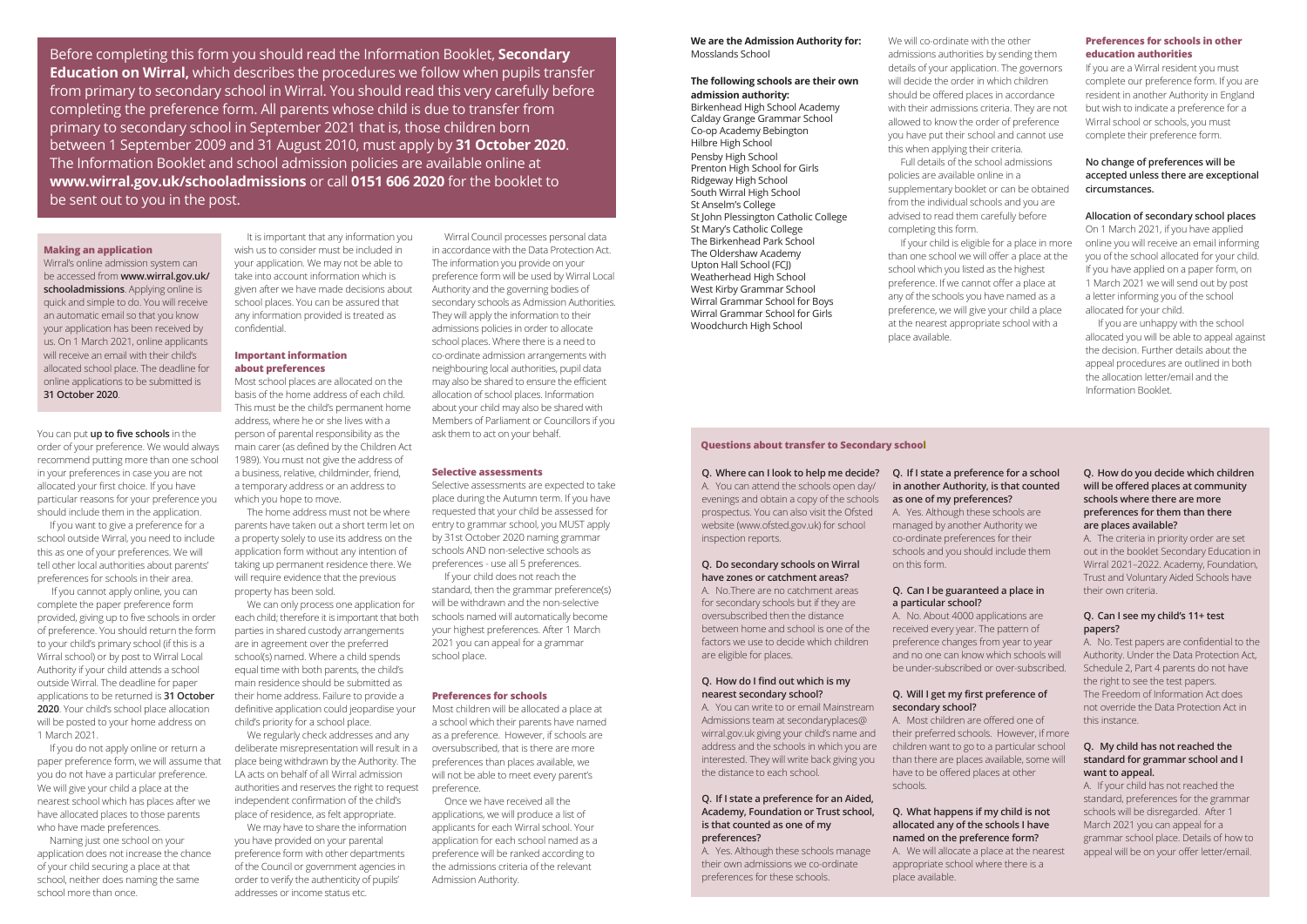## **ADMISSION TO SECONDARY EDUCATION – SEPTEMBER 2021 PARENTAL PREFERENCE FORM**

To be completed by an adult who has parental responsiblity for applying for a school place. Please print in black ball point pen.

## **Apply online at www.wirral.gov.uk/schooladmissions**

If you have other reasons for your preference please give them here and if need be continue on a separate sheet of paper. Please note that if you do not give reasons in support of your preference, it may not be possible to give the same weight to such reasons at a later stage as would be given at the initial consideration.

# **SEWIRRAL**

### **PROTECT WHEN COMPLETED**

| Last name of Parent Material Communication of Parent Material Communication of Parent Material Communication of Parent Material Communication of Parent Material Communication of Parent Material Communication of Parent Mate       |                   |                  |
|--------------------------------------------------------------------------------------------------------------------------------------------------------------------------------------------------------------------------------------|-------------------|------------------|
| Last name of Parent Material Communication of Parent Material Communication of Parent Material Communication of Parent Material Communication of Parent Material Communication of Parent Material Communication of Parent Mate       |                   |                  |
|                                                                                                                                                                                                                                      |                   |                  |
|                                                                                                                                                                                                                                      |                   |                  |
|                                                                                                                                                                                                                                      |                   |                  |
|                                                                                                                                                                                                                                      |                   |                  |
|                                                                                                                                                                                                                                      |                   |                  |
| <u> Espan</u><br>Email address: THEFTH<br><u>a shekara ta 1991 a Gabara ta 2001 a Gabara ta 2001 a Gabara ta 2001 a Gabara ta 2001 a Gabara ta 2001 a Gabar</u>                                                                      | $\sim$ 1 $\sim$ 1 |                  |
|                                                                                                                                                                                                                                      |                   |                  |
|                                                                                                                                                                                                                                      |                   |                  |
|                                                                                                                                                                                                                                      |                   |                  |
| Please insert the name of up to five schools you wish your child to be considered for                                                                                                                                                |                   |                  |
|                                                                                                                                                                                                                                      |                   |                  |
| Second preference <b>contract to the contract of the contract of the contract of the contract of the contract of the contract of the contract of the contract of the contract of the contract of the contract of the contract of</b> |                   |                  |
|                                                                                                                                                                                                                                      |                   |                  |
|                                                                                                                                                                                                                                      |                   |                  |
|                                                                                                                                                                                                                                      |                   |                  |
| Give details below of brothers or sisters who will be attending any of your preferred schools in September. See booklet<br>for definition of siblings.                                                                               |                   |                  |
|                                                                                                                                                                                                                                      |                   |                  |
|                                                                                                                                                                                                                                      |                   |                  |
|                                                                                                                                                                                                                                      |                   | <b>YES</b>       |
| Is this child in care of a Local Authority (looked after)                                                                                                                                                                            |                   | NO.              |
| Was this child formerly in the care of a Local Authority (previously looked after)                                                                                                                                                   |                   | YES<br><b>NO</b> |
|                                                                                                                                                                                                                                      |                   |                  |
|                                                                                                                                                                                                                                      |                   |                  |
| If your child has a Statement of special educational needs or EHCP, please tick                                                                                                                                                      |                   |                  |

## **YOUR PERSONAL DATA**

Wirral Council processes personal admissions data in accordance with the Data Protection Act 2018 and the Schools Admissions Code 2014. The information you provide on your preference form will be used by Wirral Local Authority and Governing bodies of primary/secondary schools as Admission Authorities. They will apply the information to their published admission policies in order to allocate school places for children. Where there is a need to co-ordinate admission arrangements with neighbouring local authorities, pupil data may also be shared to ensure the efficient allocation of school places. Information about your child may also be shared with Members of Parliament or Councillors, if you ask them to act on your behalf.

Proof of address or receipt of free school meals may be required and this might mean that we have to share the information you have provided on your parental preference form with other departments of the Council or relevant government agencies in order to verify the authenticity of pupils' addresses or income status etc.

For further information please read the School Admissions Privacy Notice (http://www.wirral.gov.uk/schools-and-learning/ school-admissions/apply-primary-or-secondary-school-place). If you have any questions or concerns about how your data is secured the Council's Data Protection Officer can be contacted by email at DPO@wirral.gov.uk or by writing to: Data Protection Officer, Treasury Building, Cleveland Street, Birkenhead, Wirral, CH41 1AH.

**The Authority has the right to withdraw any place offered on the basis of a fraudulent or intentionally misleading application.**

## **SECTION 5**